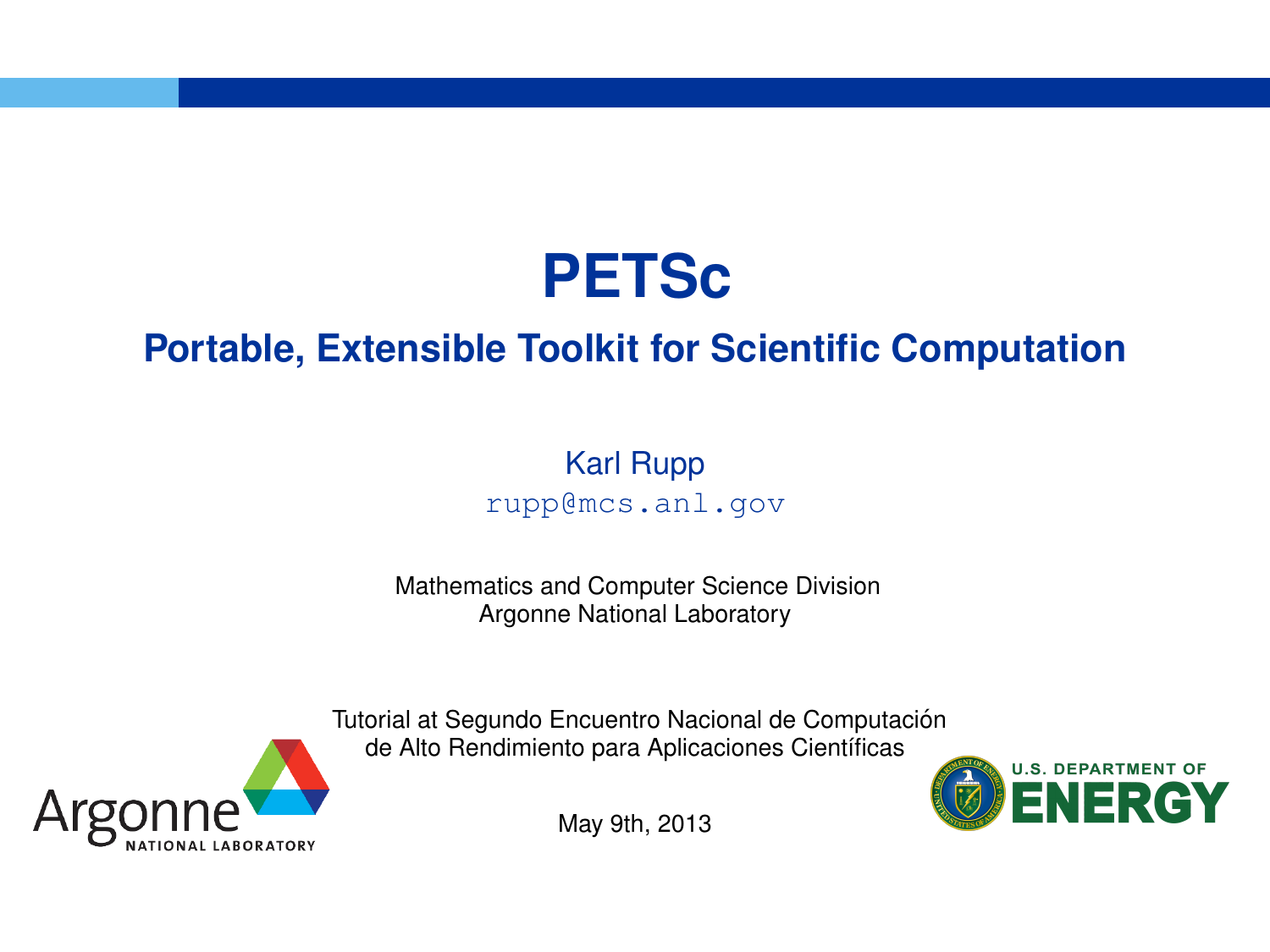# **Step 1: Hello World**

#### Initialize Environment

```
$> export PETSC_DIR=/opt/petsc-20130502
$> git clone https://github.com/karlrupp/whpc13.git
$> cd whpc13
$> module load mpi
$> cp scripts/submit_job.sh .
$> make
$> salloc --gres=gpu:1 ./submit_job.sh
```
#### **Options**

Provided via petscrc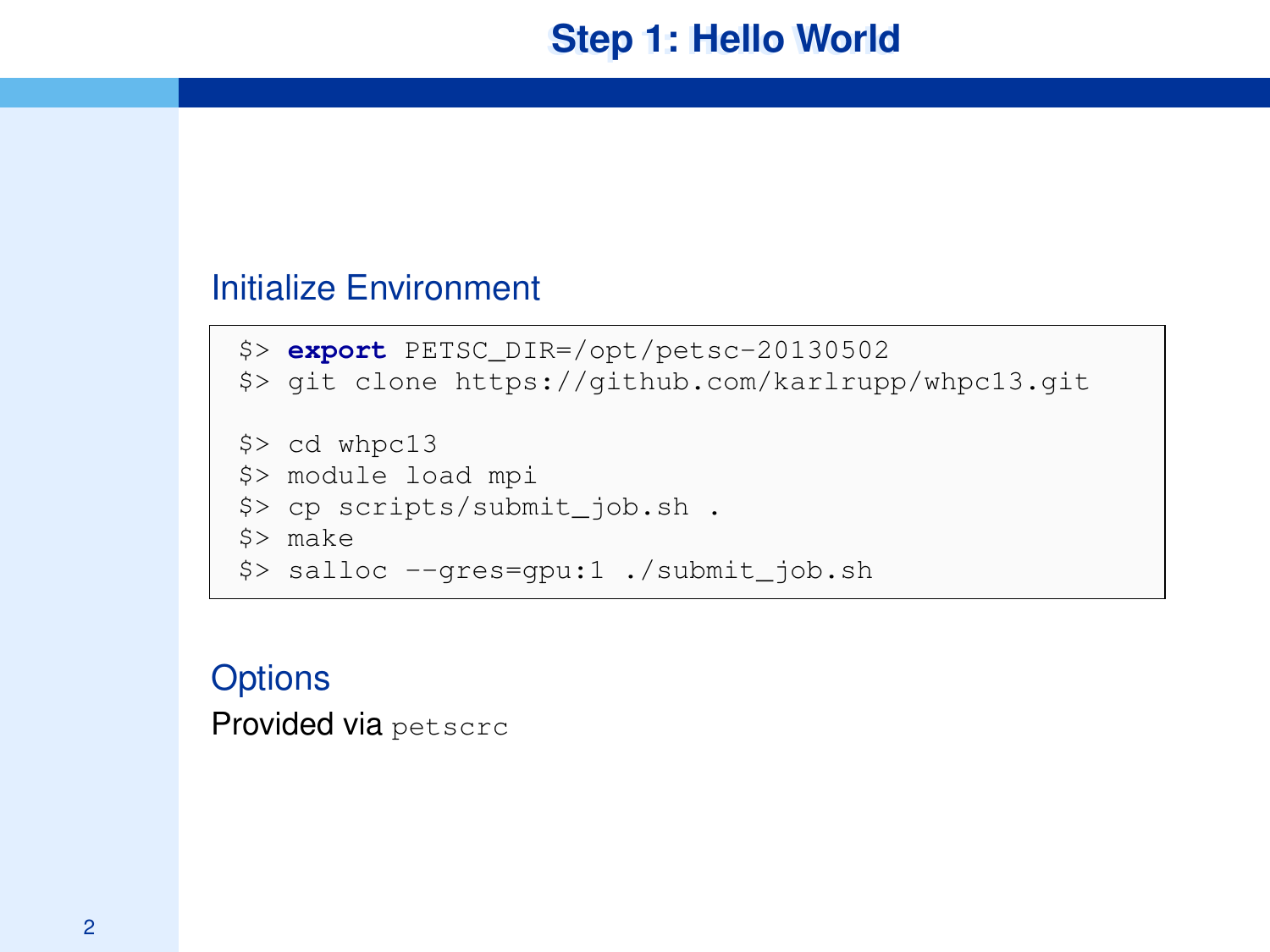# **Step 2: Poisson Equation**

#### Poisson Equation

 $-\Delta u = 0$ 

```
$> git checkout -f step-2
$> make
$> salloc --gres=gpu:1 ./submit_job
```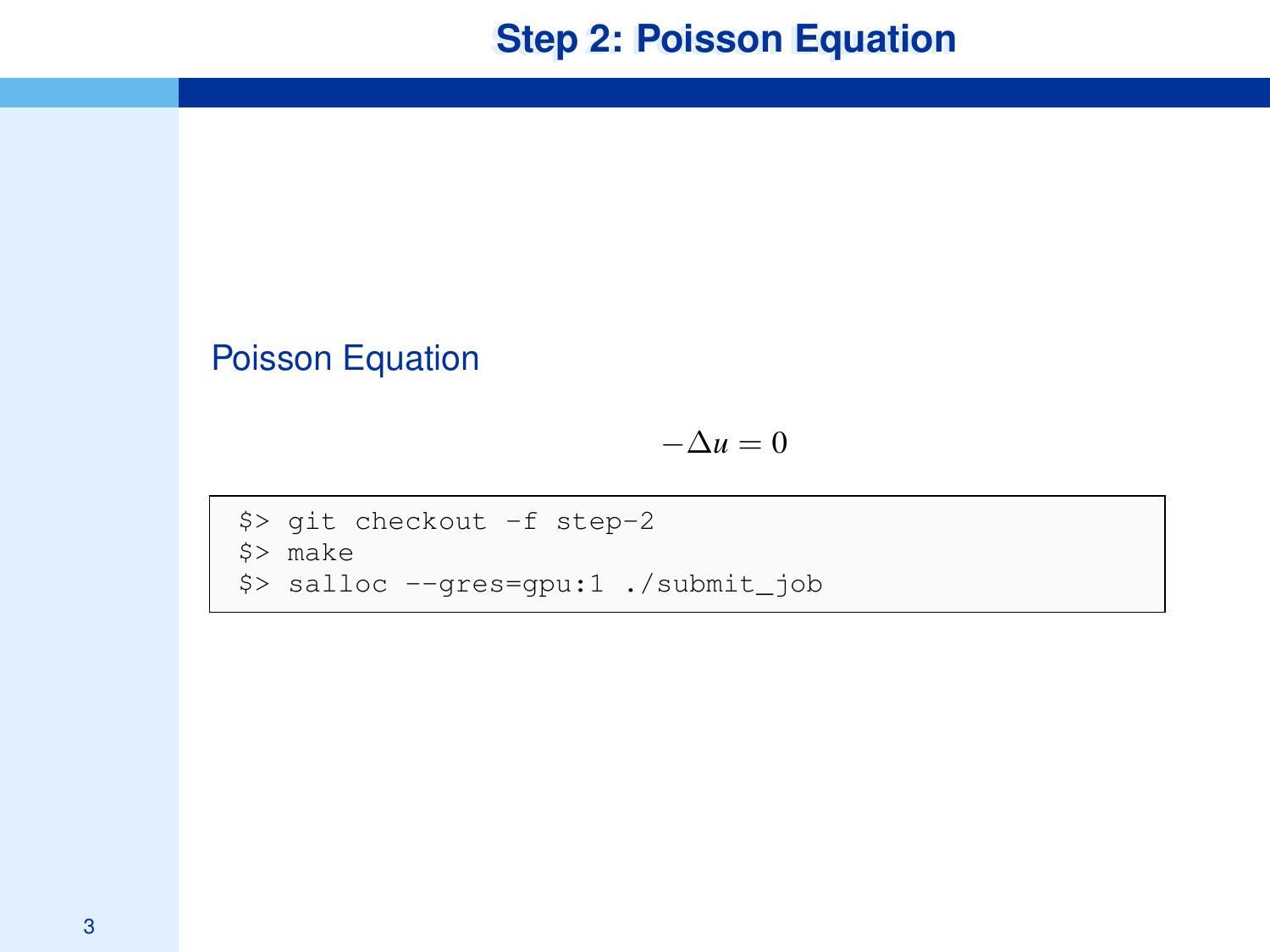

#### **Quiz**

First correct answer wins chocolate!

### **Question**

Which preconditioner (PC) type is used? **Hints** 

Use options from petscrc Read and try to understand output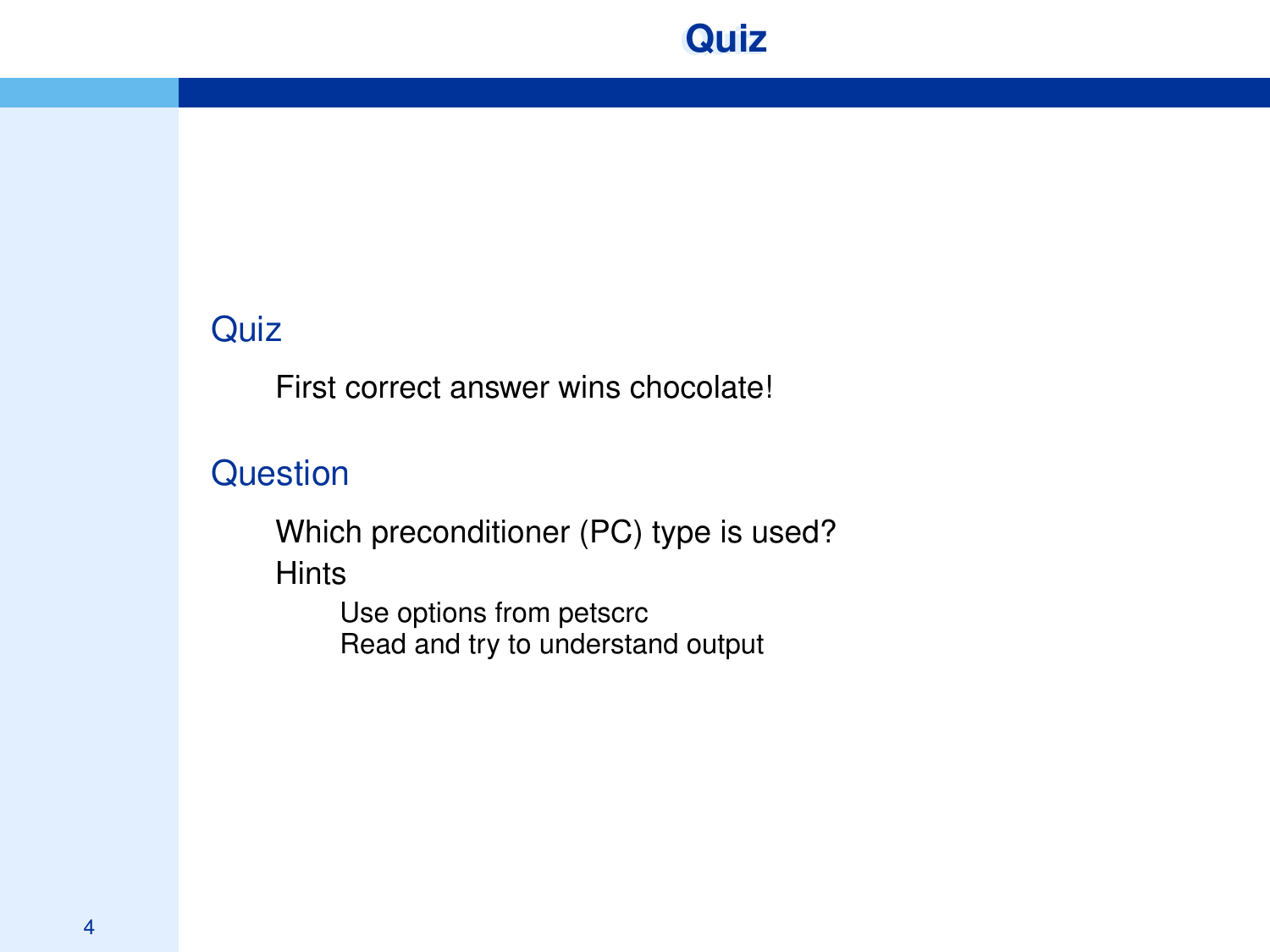### Poisson Equation with Nonlinearity

 $-\Delta u - \lambda e^u = 0$ 

```
$> git checkout -f step-3
$> make
$> salloc --gres=gpu:1 ./submit_job
```
## **Options** Provided via petscrc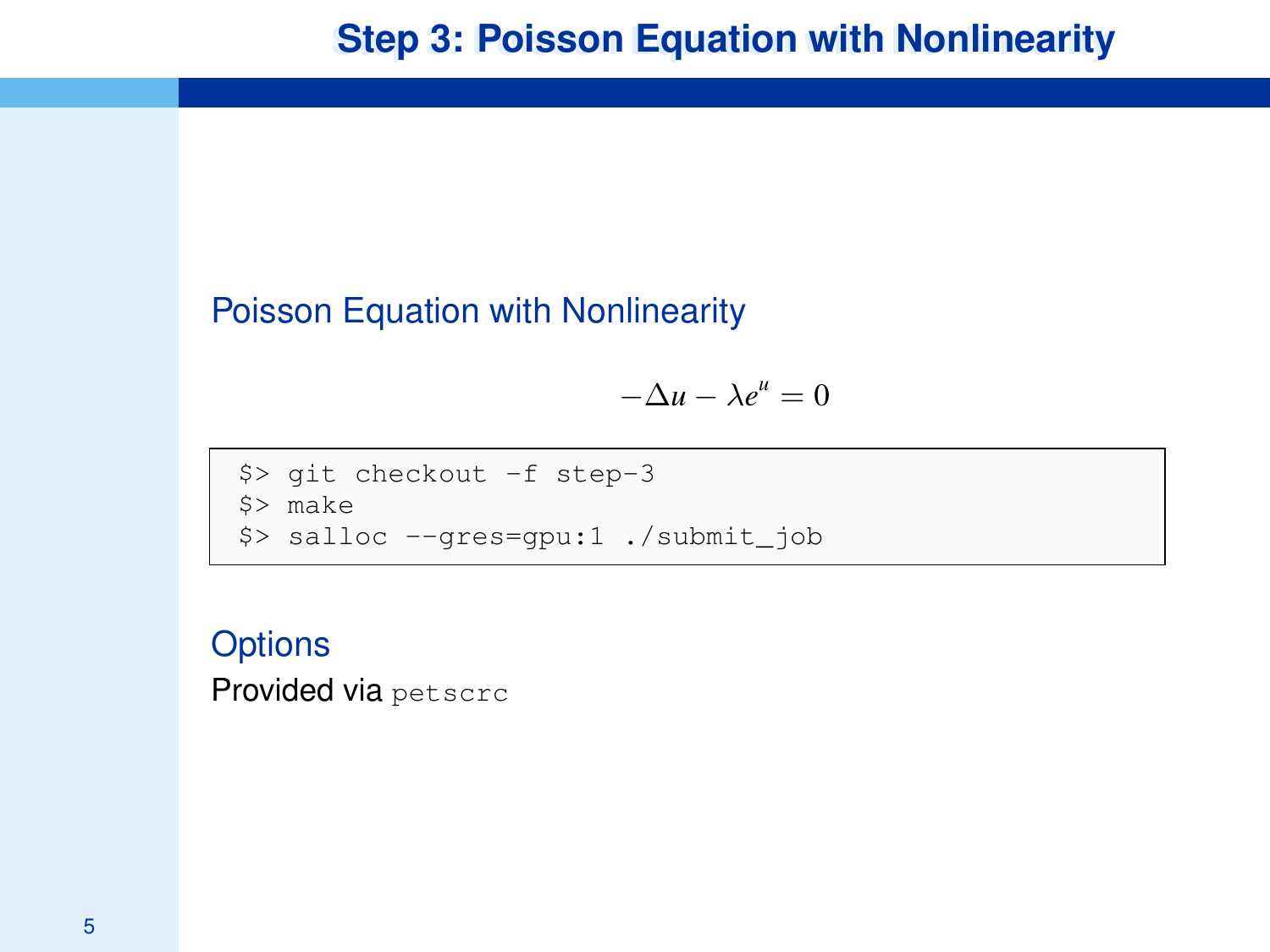#### Preparation

Use the following options in petscrc:

-da\_grid\_x 80 -da\_grid\_y 80 -ksp\_max\_it 500

### **Question**

Determine critical parameter  $\lambda_{\text{crit}}$  (divergence) Accuracy: One decimal after comma, e.g. 4.2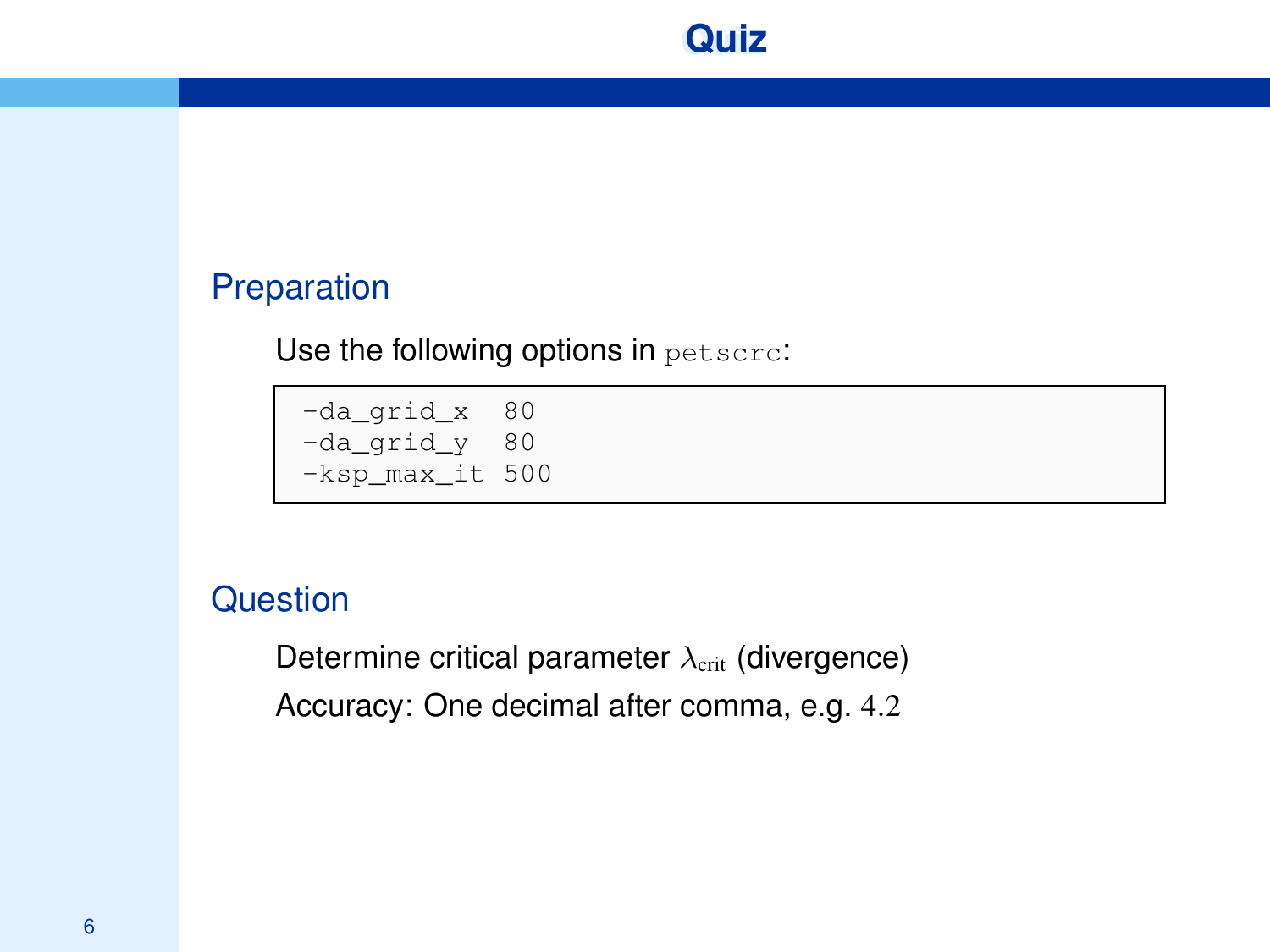# p-Bratu Equation

$$
-\nabla \cdot (\eta \nabla u) - \lambda e^u - f = 0
$$

$$
\eta(\gamma) = (\epsilon^2 + \gamma)^{\frac{p-2}{2}} \qquad \gamma(u) = \frac{1}{2} |\nabla u|^2
$$

\$> git checkout -f step-4 \$> make \$> salloc --gres=gpu:1 ./submit\_job

#### **Options**

Provided via petscrc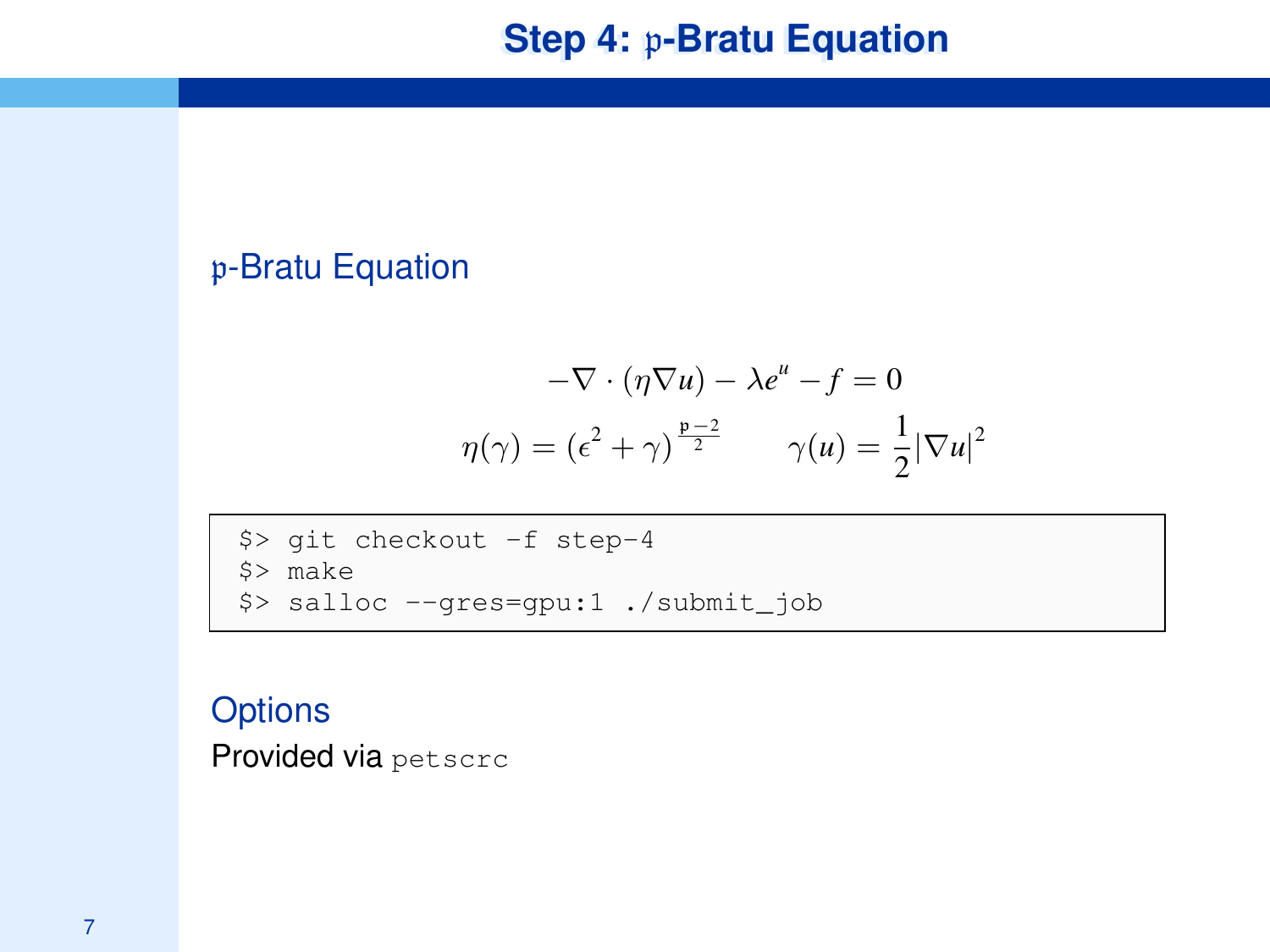# **Quiz**

$$
-\nabla \cdot (\eta \nabla u) - \lambda e^u - f = 0
$$

$$
\eta(\gamma) = (\epsilon^2 + \gamma)^{\frac{p-2}{2}} \qquad \gamma(u) = \frac{1}{2} |\nabla u|^2
$$

#### Preparation

Use the following options in petscrc:

-da\_grid\_x 40 -da\_grid\_y 40

### Three Questions

- a)  $(p > 1, \lambda \ge 0, \varepsilon \in [10^{-9}, 10^{-2}])$ : convergence within at most 2 Newton iterations
- b)  $p = 1.1$ : Find  $(\lambda, \varepsilon \in [10^{-9}, 10^{-2}])$  for convergence

c) 
$$
(p > 2, \lambda \ge 0, \varepsilon \in [10^{-9}, 10^{-2}])
$$
:  
convergence with *more* than 30 Newton iterations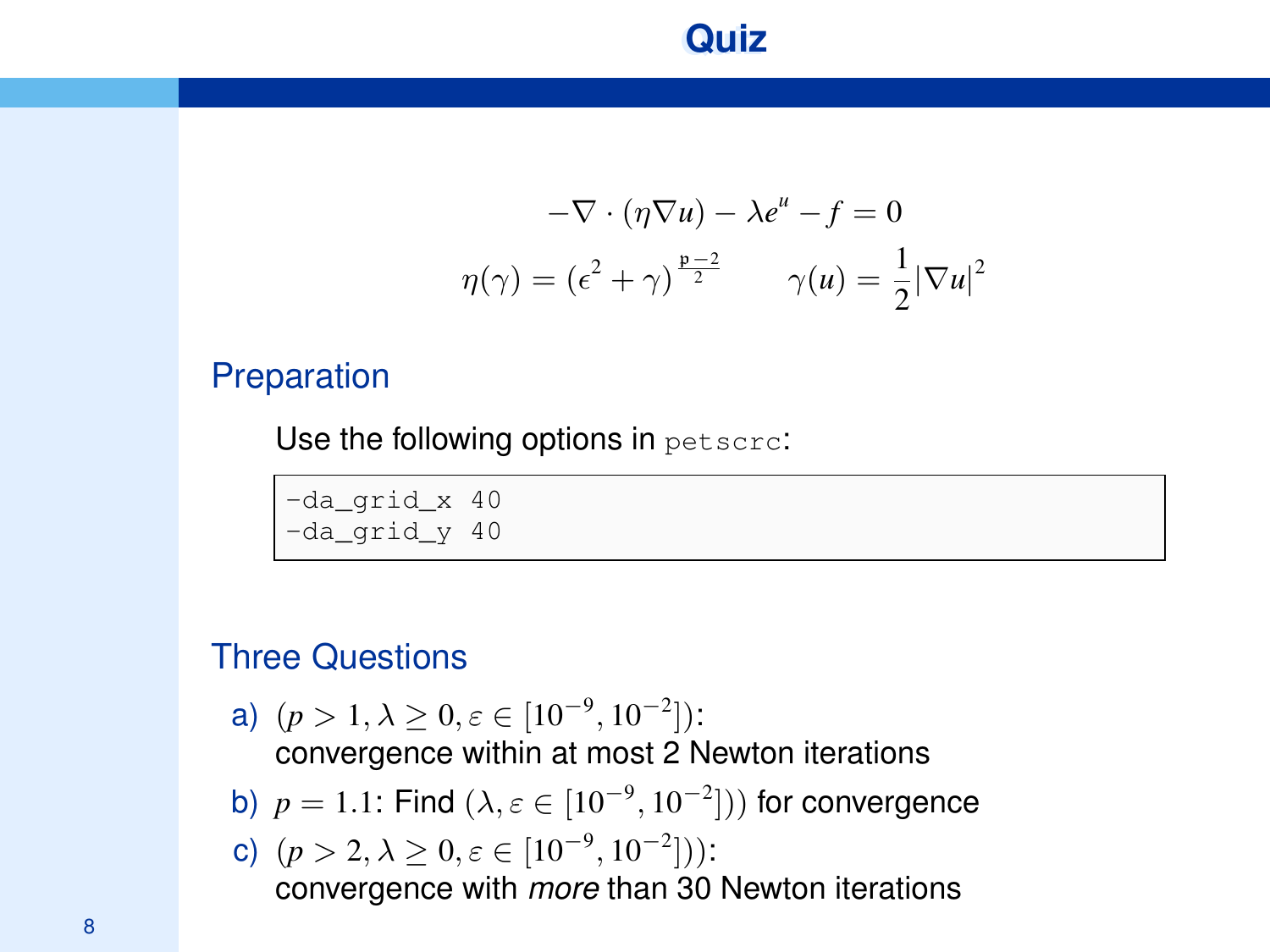#### p-Bratu Equation

$$
-\nabla \cdot (\eta \nabla u) - \lambda e^u - f = 0
$$

$$
\eta(\gamma) = (e^2 + \gamma)^{\frac{p-2}{2}} \qquad \gamma(u) = \frac{1}{2} |\nabla u|^2
$$

\$> git checkout -f step-5 \$> make \$> salloc --gres=gpu:1 ./submit\_job

#### Use 'simpler' Jacobians for Newton

```
Just use -\Delta w - e^u w (simplest)
More detail: Include \eta, but not \eta'
```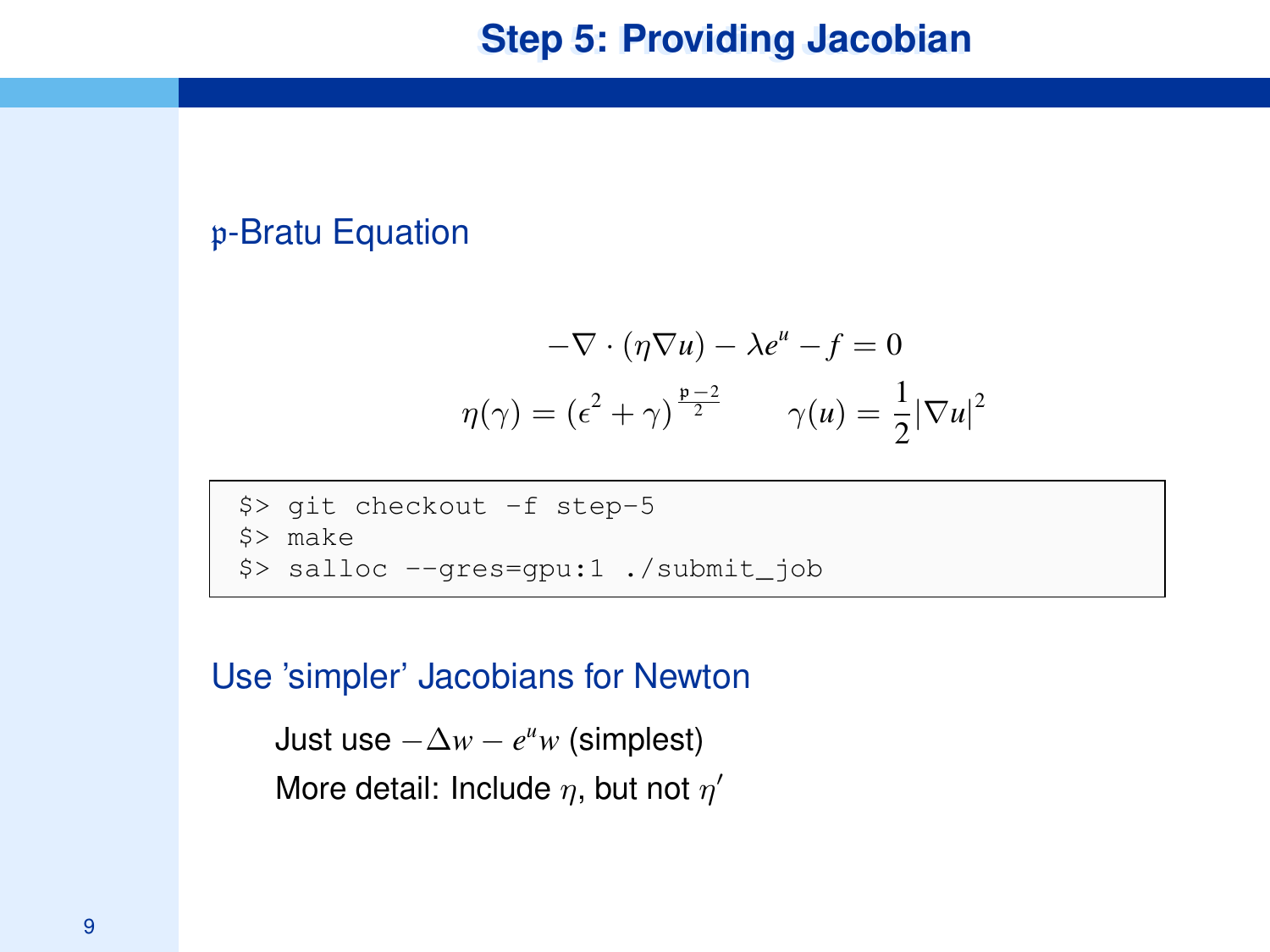# **Not a Quiz**

### Play with Parameters

Check out the following options (one at a time):

```
-snes_mf
-snes_fd
-jtype 1 -myJ-jtype 2 -myJ
```
### Look at Scalability

Adjust

-da grid x 40 -da grid y 40

Go up to (don't use  $-$ snes  $fd)$ 

-da\_grid\_x 160 -da\_grid\_y 160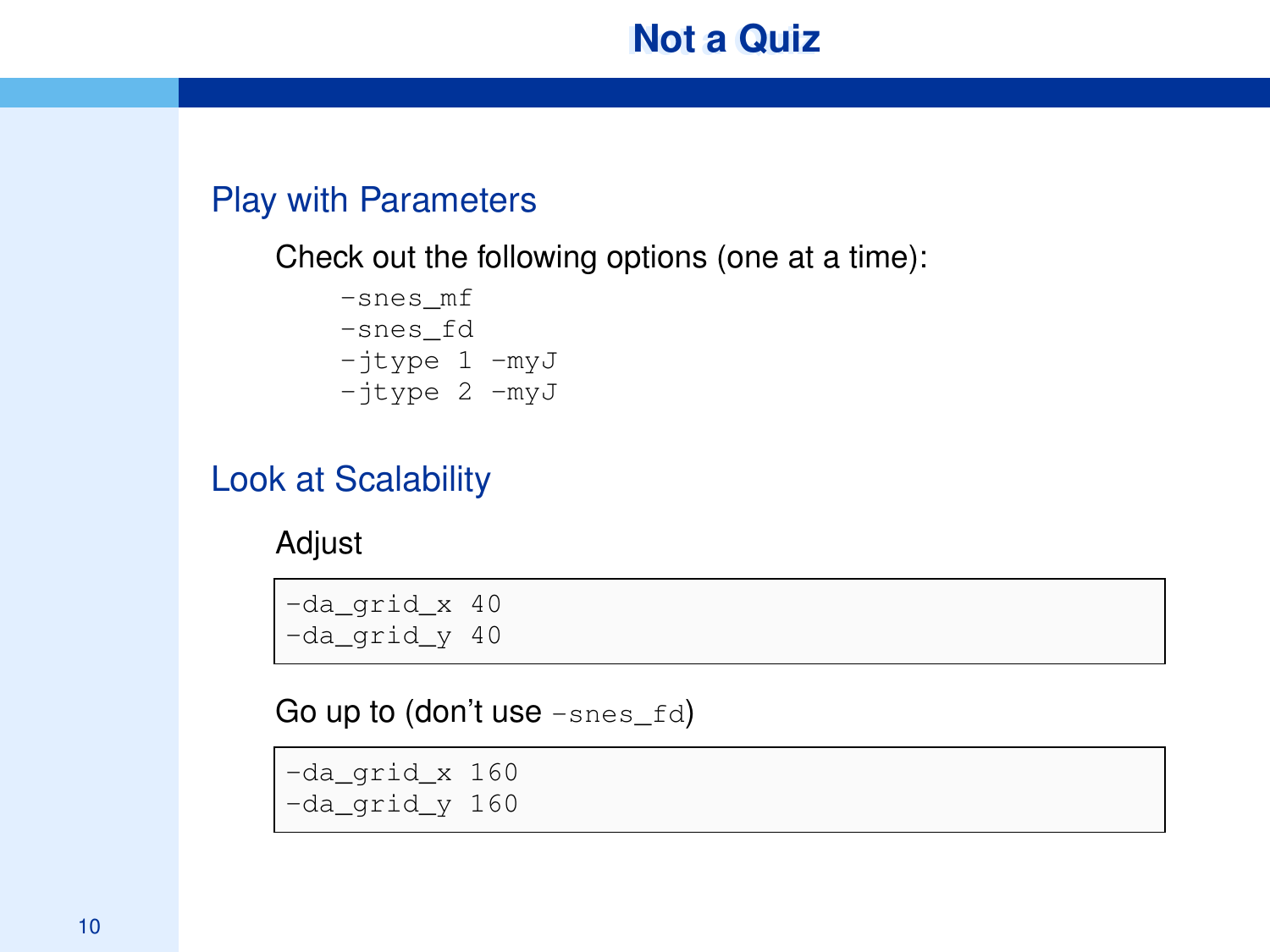#### p-Bratu Equation

$$
-\nabla \cdot (\eta \nabla u) - \lambda e^u - f = 0
$$

$$
\eta(\gamma) = (\epsilon^2 + \gamma)^{\frac{p-2}{2}} \qquad \gamma(u) = \frac{1}{2} |\nabla u|^2
$$

\$> git checkout -f step-6 \$> make \$> salloc --gres=gpu:1 ./submit\_job

#### Two more implementations for Jacobian

-jtype 3: Jacobian on 5-star stencil  $-$ itype 4: Full Jacobian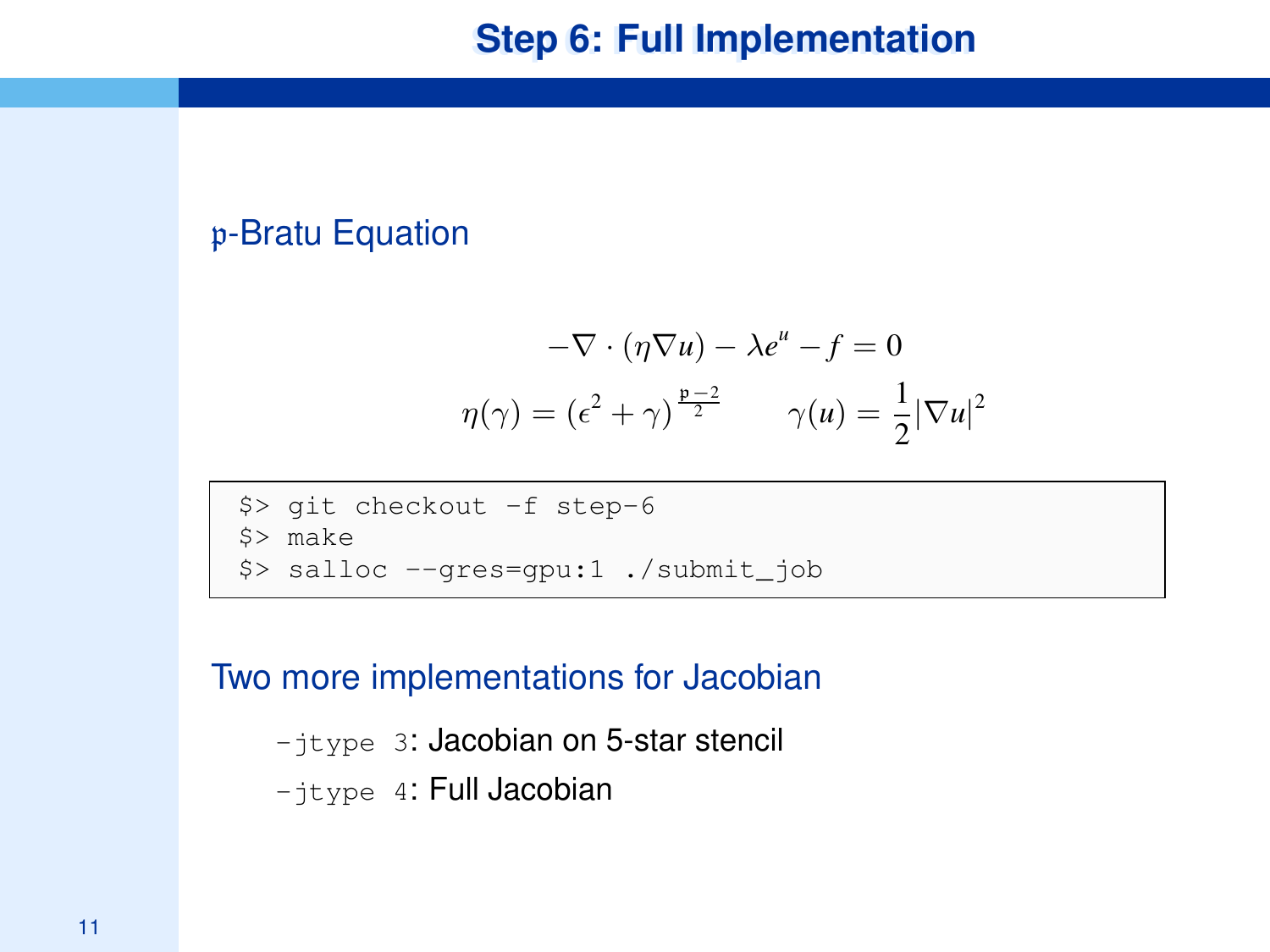# **Final Quiz**

## Preparation

Use the following options in petscrc:

-da\_grid\_x 320 -da\_grid\_y 320  $-p$  3 -lambda 2

## **Task**

Find the fastest set of parameters (see petscrc)

```
Use -log_summary
Experiment with
    CPU vs. GPU
    Jacobian Matrices (-itype)
    Linear solvers (KSP)
    Preconditioners (PC)
```